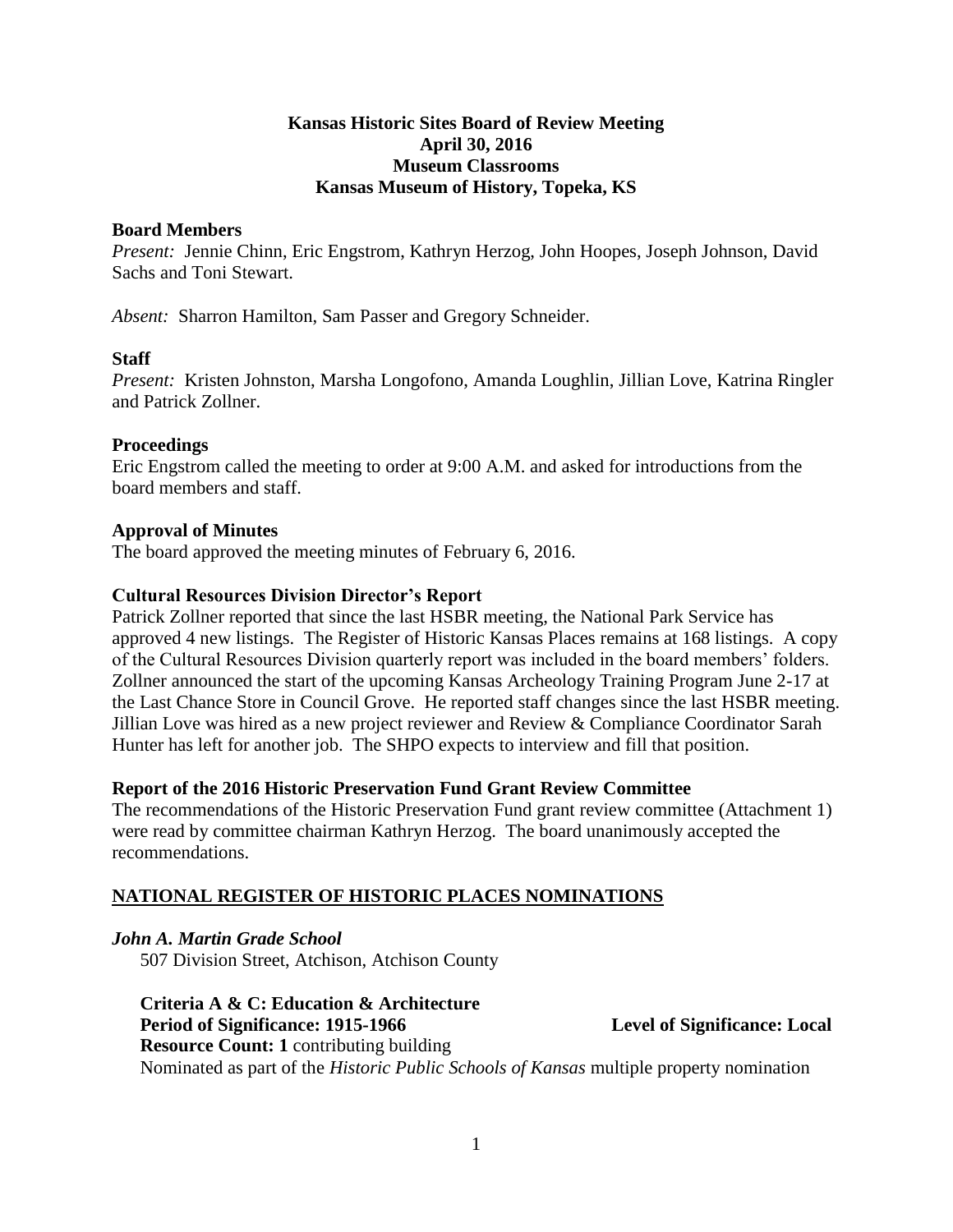Atchison's 1915 John A. Martin Grade School exemplifies a city graded school from the pre-World War I era. W. H. Saylor & Herbert R. Seddon, of the firm Saylor & Seddon, designed the three-story Classical Revival masonry structure with classrooms and specialized rooms for manual training and assembly. In 1952 a one-story brick gymnasium, designed by Joseph W. Radotinsky, was added. From 1915 to 1955, the Martin School served white students while two blocks west, the Lincoln School served African-American children. When the district was fully integrated, the Martin School served all students from kindergarten through third grades. The John A. Martin Grade School retains a high degree of architectural integrity from its period of significance, 1915 to 1966; it continued to function as an elementary school through May 1997.

Presented by: Elizabeth Lane

*Discussion:* David Sachs asked if there is a project to renovate this building, to which Lane responded yes. The owner and architect have met with SHPO staff and are seeking out tax credits for the rehabilitation work. David Sachs asked about the planned use for the building, to which homeowner Dennis Bradley replied multiple family (market rate) apartments; the gymnasium will be utilized as an event center. John Hoopes suggested rewording a confusing part of the description of the settlement history; referring to it as a Euro-American, not European settlement, to which Lane agreed.

Motion to approve: John Hoopes Second: Joseph Johnson 6 votes yes, 1 abstention (Jennie Chinn<sup>1</sup>)

# *Oak Grove School (District #20)*

20505 20<sup>th</sup> Road, Saint Paul vicinity, Neosho County

# **Criteria A & C: Education & Architecture** Period of Significance: 1877-1960 Level of Significance: Local **Resource Count: 4** (1 contributing building; 1 contributing object; 1 contributing structure; 1 non-contributing structure)

Nominated as part of the *Historic Public Schools of Kansas* multiple property nomination

The 1877 Oak Grove School is a single-story schoolhouse located within Neosho County's rural Lincoln Township. Typical of early one-room schools, this sandstone building features a simple rectangular form with a gabled roof. A front porch was added to the east side in 1913, and a stone coal room added to the building's west side in 1937. The nominated one-acre site also contains a ca. 1895 flagpole, ca. 1897 cistern, and the remains of two outhouses. The Oak Grove School served the children of District 20 until 1960 when the school closed due rural district consolidation.

Presented by: Amanda Loughlin

*Discussion:* David Sachs asked if the roof was original, to which Loughlin replied no, the roof has been replaced; it was cedar shingles but those had deteriorated. John Hoopes remarked that

<sup>----------</sup>  $1$  Chinn typically abstains from voting except when a tiebreak is needed.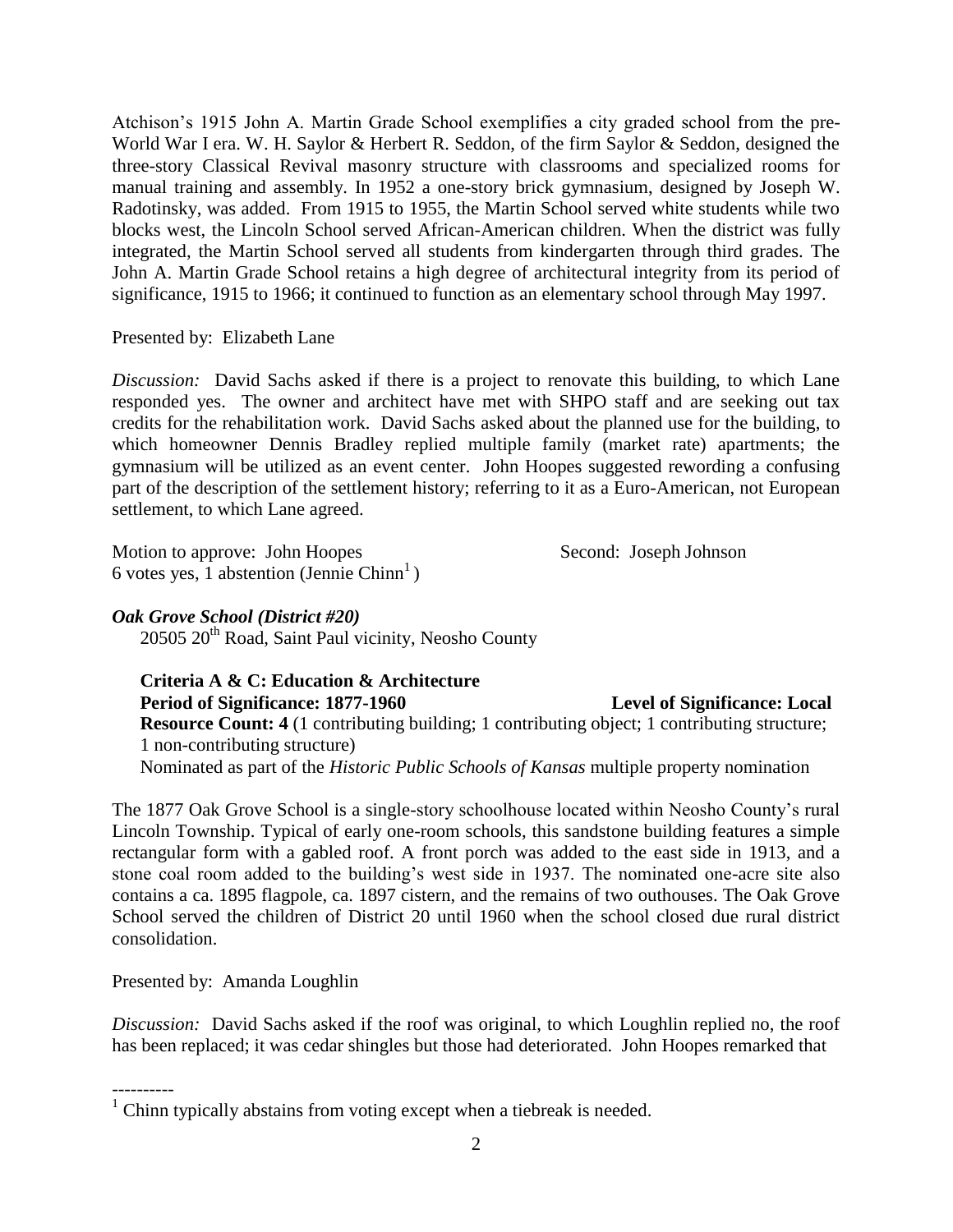privies associated with these type buildings are interesting archeological sites. He asked if the location of the privy was known, to which Loughlin replied yes and pointed out the locations of a somewhat still-standing privy and the remains of another privy on the property map.

Motion to approve: David Sachs Second: Kathryn Herzog 6 votes yes, 1 abstention

*Kansas State Office Building (Docking Building)*

915 SW Harrison Street, Topeka, Shawnee County

**Criterion C: Architecture** Period of Significance: 1954-1957 Level of Significance: Statewide **Resource Count: 1** contributing building

Constructed between 1954 and 1957, the Kansas State Office Building is an exceptionally intact and unique example of Modern Movement architecture applied to a public office building. The pure geometric forms, contrasting horizontal and vertical emphasis, glass and aluminum curtain wall, and smooth limestone facing on the exterior epitomize the primary tenets of the style. The interior configuration remains largely unaltered from the period of construction, retaining key features such as the marble elevator lobbies and open office space organized around a central core. The building was constructed to house multiple state agencies in close proximity to the Kansas State Capitol. Its simple form, stark exterior and modern materials contrast with the surrounding governmental buildings, including the Capitol, which were constructed earlier in the twentieth century. The Kansas State Office Building illustrates the tenets of Modern Movement design and the era of high-rise office buildings that characterized commercial development in the United States during the 1950s and 1960s.

Presented by: Rachel Nugent

*Public Discussion:* Sarah Shipman, Secretary of Kansas Department of Administration gave a statement regarding renovation options and recommendations for this building (Attachment 2). Because the administration is still looking at options for Docking, Secretary Shipman asked the board to table the nomination until more options are considered or a decision is made on the future of the building.

*Discussion:* Eric Engstrom asked which buildings were served by the power plant, to which Shipman responded the Docking Building, Capitol, Judicial Center, Memorial Building and Landing Building. Engstrom asked where the replacement would go, to which Shipman replied just next door to the Eisenhower Building, which is where Westar's plant used to be; the land is currently a parking lot. John Hoopes remarked that although a National Register nomination does make a building eligible for certain types of support, it does not protect it from demolition. Eric Engstrom opined that the board should defer to the request of the Department of Administration and table the nomination. David Sachs disagreed; he felt that the board should proceed with approving the nomination to help the parties involved understand the significance of this building and hopefully help the building to be preserved in its historic state. Joseph Johnson asked if there was a downside to potential private/public partnership, to which Shipman responded we have not determined what the potential is for a private/public partnership; anybody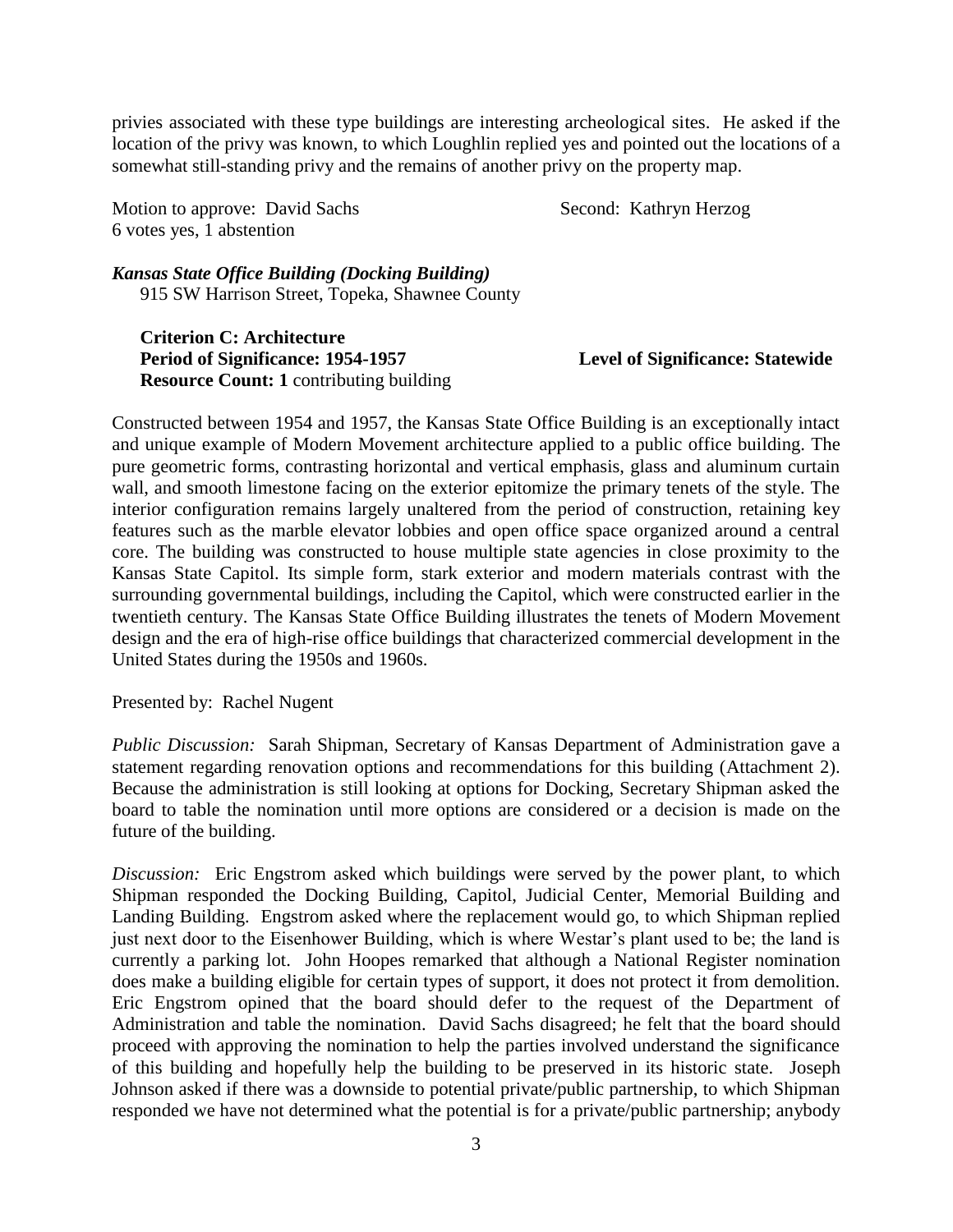who is interested in renovating this building would understand the potential for tax credits in the future and would be a great partner with the HSBR in placing this building on the National Register. Jennie Chinn referred to letters of support of the nomination, which were included in the board member folders.

*Further Public Discussion:* Mel Borst strongly supported the nomination and stated that the Kansas Preservation Alliance believes the Docking State Office Building is one of the finest examples of mid-century modern high-rise construction in the Midwest. Sarah Shipman remarked that the State of Kansas will have vacated this building as of July 1, 2016.

Motion to table: Joseph Johnson Second: Eric Engstrom 4 votes yes, 2 votes no, 1 abstention

After the vote, Rachel Nugent asked if the nomination had been denied, to which Engstrom replied no, it was just tabled (no action was taken at this time). Jennie Chinn clarified for board members that since there is not another motion on the table, if the Department of Administration subsequently finds a partner who does want to renovate this building, then they will need to submit a new nomination or reactivate the current one.

#### **Colorado-Derby Building**

201 N Water Street, Wichita, Sedgwick County

### **Criterion A: Community Development & Architecture** Period of Significance: 1959-1965 **Level of Significance: Local Resource Count: 3** (1 contributing building; 1 contributing structure; 1 non-contributing site)

Constructed in 1959-1960, the nine-story Colorado-Derby Building is an early example of a Modern Movement speculative office tower erected within a pattern of development that shaped Wichita's downtown at midcentury. Frank and Harvey Ablah constructed the building on the site of the Ablah Hotel Supply Company. Named for its largest and most prominent tenant, the Colorado-Derby Building was fully occupied when it opened in 1960 and maintained high occupancy rates over the following decade. The construction and subsequent occupancy of this building illustrates the continuing importance of manufacturing industries to the economy of Wichita at midcentury and the ability of these industries to contribute to the economic and physical revitalization of downtown. The blocks immediately surrounding the building continued to develop in a similar fashion over the following decade with large-scale modern buildings and parking lots replacing smaller commercial and industrial buildings built a half-century earlier. All of this development activity culminated in a formal Urban Renewal project utilizing federal funds in the late 1960s. In Wichita, private investment focused on providing office space for industrial companies, rather than public funding initiated the revitalization that transformed downtown. The Colorado-Derby Building is an important early example of this private investment trend.

*Staff Note:* On SHPO staff recommendation this property was presented to the November 7, 2015 HSBR for listing in the Register of Historic Kansas Places. The National Park Service determined that this property is not eligible for the National Register, citing concerns about the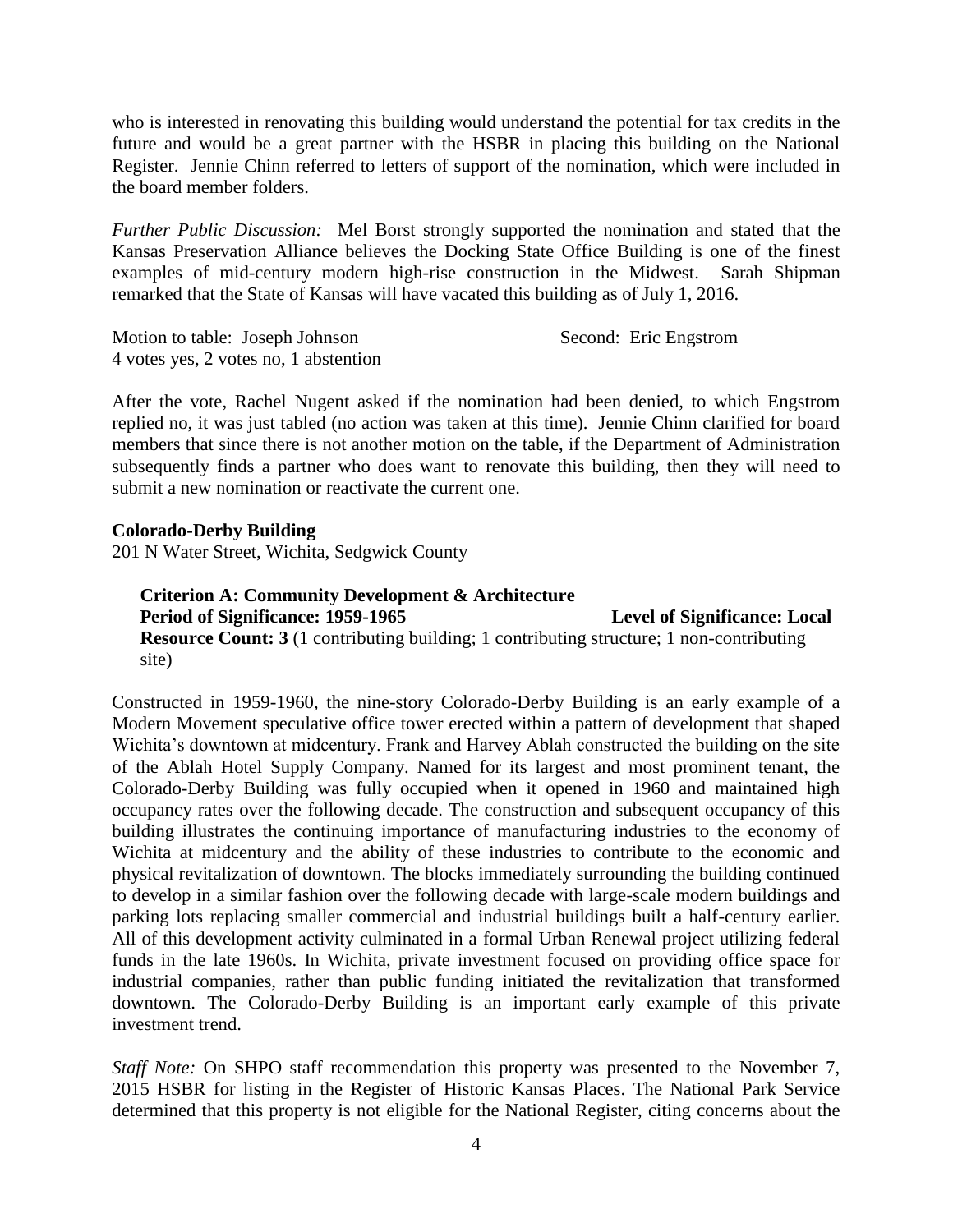building's integrity, specifically the "post period of significance cladding on the exterior" (letter dated September 14, 2015). The property owner requested the HSBR consider the building's National Register nomination.

#### Presented by: Rachel Nugent

*Discussion:* Eric Engstrom asked for clarification regarding National Register status, to which Patrick Zollner replied in November it was presented for the Register of Historic Kansas Places and approved. Part 1 had been submitted; at that time it was determined to be not eligible for National Register listing. Zollner added that if the board thinks this property is eligible, it can approve the National Register nomination. David Sachs suggested amending the nomination to clearly state that the property is being presented for National (versus State) Register listing, to which Zollner agreed. Sachs remarked that the nomination is appropriate because of the building's role in shaping the economic development of Wichita. Kathy Herzog asked for clarification regarding why the tile was removed, to which Nugent responded the tiles fell off because the adhesive was failing.

*Public Discussion:* David Burk spoke in support of the nomination and referred to letters of support from the City of Wichita Mayor and Landmarks Commission, which were included in the board member folders.

Motion to approve: Joseph Johnson Second: Kathy Herzog 6 votes yes, 1 abstention

### *Steele House*

West Scott Lake Drive, Scott City vicinity, Scott County

### **Criteria B & C: Exploration/Settlement & Architecture** Period of Significance: ca. 1894-1934 **Level of Significance: Local Resource Count: 4** (2 contributing buildings; 1 contributing site; 1 contributing object)

The Herbert & Eliza Steele House is associated with two of Scott County's first Euro-American settlers. Their willingness to share the beauty of their land with the general public led to the creation of Lake Scott State Park; their understanding of the important history within their land paved the way to the discovery of El Cuartelejo and the subsequent National Historic Landmark district. The Steele House is also an excellent example of the Pyramidal Folk house adapted for this site in Western Kansas. Their house and associated springhouse are the only remaining resources associated with the Steele farmstead and are currently used as a museum. Shortly after the Steeles' deaths, the Civilian Conservation Corps improved the Park, adding a pond to the northeast of the house in 1934.

Presented by: Amanda Loughlin

*Public Discussion:* Ron Kaufman spoke in support of the nomination.

Motion to approve: John Hoopes Second: David Sachs 6 votes yes, 1 abstention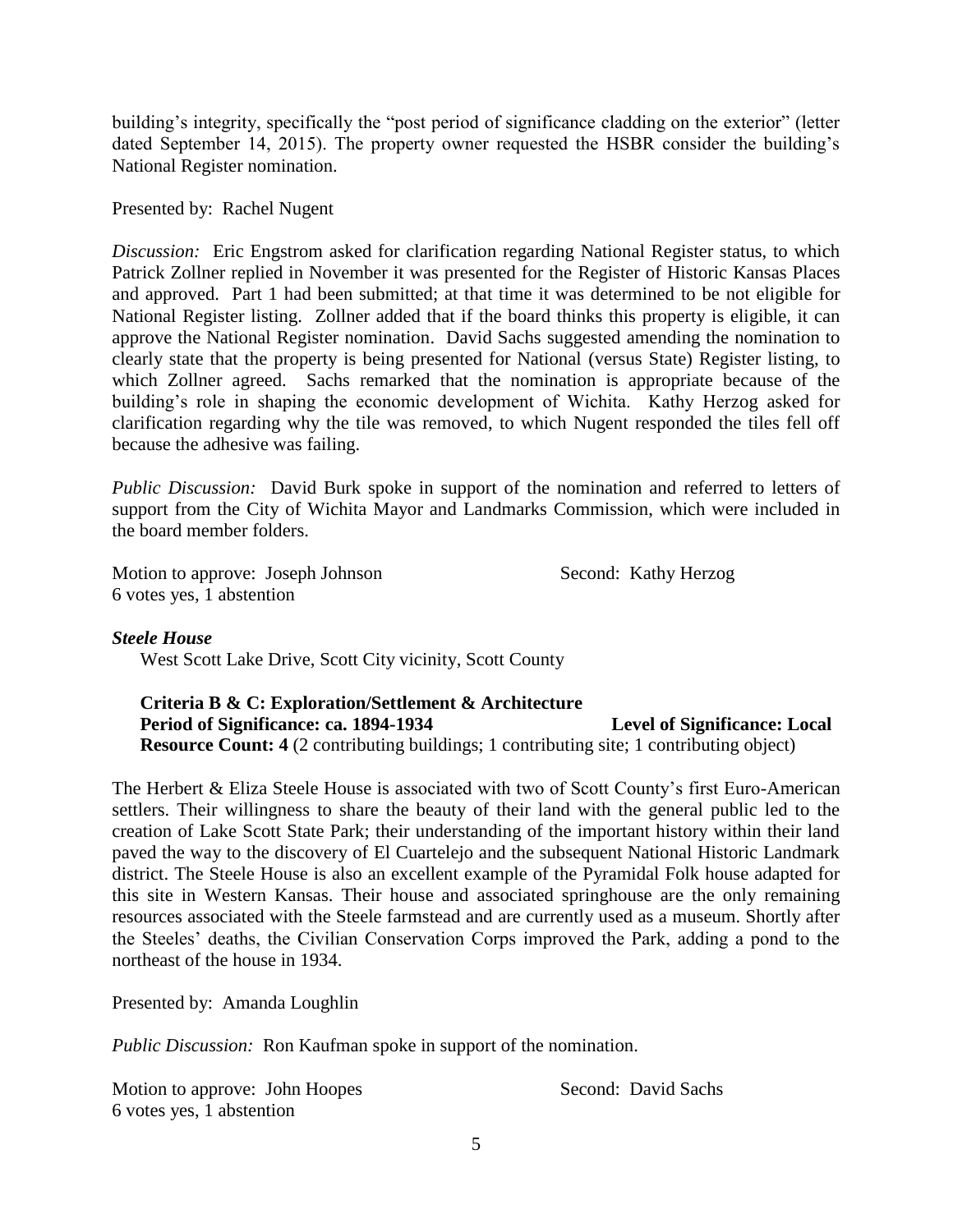The board took a fifteen minute break from 10:20 to 10:35 A.M.

#### *Iowa Tribe Community Building*

300<sup>th</sup> Road, White Cloud vicinity, Brown County, Iowa Tribe of Kansas & Missouri Reservation

**Criterion A: Ethnic Heritage: American Indian; Government; & Social History** Period of Significance: 1939-1966 Level of Significance: Local **Resource Count: 2** (1 contributing building; 1 contributing site) Nominated as part of the *New Deal-era Resources of Kansas* multiple property nomination

The Iowa Tribe Community Building was completed in 1940 on tribal lands of the Iowa Tribe of Kansas and Nebraska reservation, about five miles west of White Cloud. The 1.5-story stone community building was constructed by tribal members as part of the New Deal-era Civilian Conservation Corps – Indian Division (CCC-ID), a subset of the Works Progress Administration (WPA). The building has served the needs of the Iowa Tribe community over the years as a meeting place for cultural and social events. The three-acre property includes a windbreak to the west of the building that was constructed in 1940 by the CCC-ID.

Presented by: Amanda Loughlin

*Public Discussion:* Lance Foster spoke in support of the nomination.

Motion to approve: Kathy Herzog Second: Joseph Johnston 6 votes yes, 1 abstention

# **REGISTER OF HISTORIC KANSAS PLACES – NOMINATIONS**

*Santa Fe Hospital* 600 SE Madison Street, Topeka, Shawnee County

**Criterion A: Health Care Period of Significance: 1930-1966 Level of Significance: Statewide Resource Count: 1** contributing building

The Santa Fe Hospital Association, founded in 1884, built the existing hospital in 1930 to replace a former hospital at this location. The largest of the railroad's hospitals, the Topeka hospital not only provided patient care but also served as home to Santa Fe's Hospital Association, the railroad's chief surgeon, and the medical dispensary. The hospital signifies Santa Fe's commitment to the capital city and is a physical reflection of the shared history of Topeka and Santa Fe as the railroad and city grew. The building's period of significance spans from the building's construction in 1930 to 1966, reflecting the date of federal legislation creating Medicare and the hospital opening its doors to the public. Renamed Memorial Hospital in 1972 the hospital closed in 1989 after filing for bankruptcy; the last of Santa Fe's seven hospitals to do so.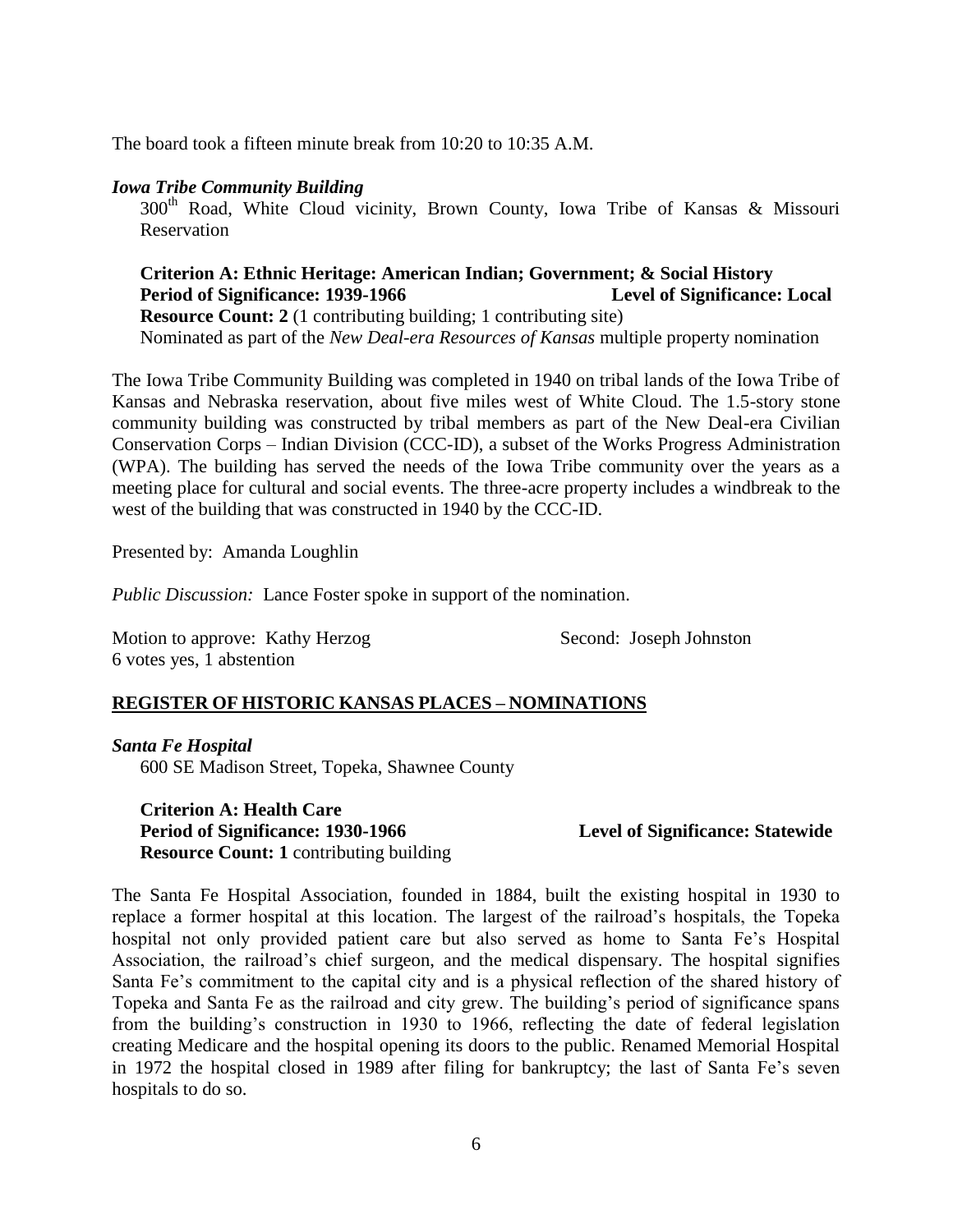#### Presented by: Brenda Spencer

*Discussion:* David Sachs congratulated the author of the nomination, remarking that it was thoroughly researched and a fascinating story. Sachs asked for clarification regarding the impetus for the nomination, to which Spencer responded my client is purchasing the building and it will continue its function as subsidized housing. Jennie Chinn commented that there is a letter missing in the board member folders from the current owner, who also supports the nomination. Spencer provided additional information, stating that the building is under contract even though they have not closed; the seller agrees to the State Register listing.

Motion to approve: David Sachs Second: John Hoopes 6 votes yes, 1 abstention

HSBR member Joseph Johnson left the meeting at 11:00 A.M. Jennie Chinn took his place.

#### *Nincehelser House*

Old Jefferson Town, 703 Walnut Street, Oskaloosa, Jefferson County

**Criterion C: Architecture** Period of Significance: 1881-1927 Level of Significance: Local **Resource Count: 1** contributing building

The Nincehelser House in Oskaloosa was begun in 1881. William Jefferson Nincehelser purchased the property in January 1886. Over the years of Nincehelser ownership, the house was expanded several times. It remained in the family until 1980 when it was relocated to Old Jefferson Town. Nincehelser was a successful local businessman who specialized in freighting. The Nincehelser House is nominated for its local significance as a good example of late 19th century Folk Victorian architecture. Its period of significance, 1881 to 1927, includes the years the house was constructed through the years it was altered.

Presented by: Amanda Loughlin

Motion to approve: John Hoopes Second: Kathy Herzog 6 votes yes, 1 abstention

### **REGISTER OF HISTORIC KANSAS PLACES – REMOVAL**

#### *Frye Bridge*

NW Landon Road, Kiro vicinity, Shawnee County

Built in circa 1920, the Frye Bridge, an excellent example of a Baltimore truss, represented a rare bridge solution applied to a long span. Its riveted structure and concrete deck, abutments, and encapsulated understructure illustrated the standardization of these construction techniques and materials in the 1920s. Though considered eligible for listing in the National Register, the Frye Bridge was only listed in the Register of Historic Kansas Places in 2003, as the Shawnee County Department of Public Works identified the bridge for replacement due to structural deficiencies. The bridge replacement project was completed by 2004.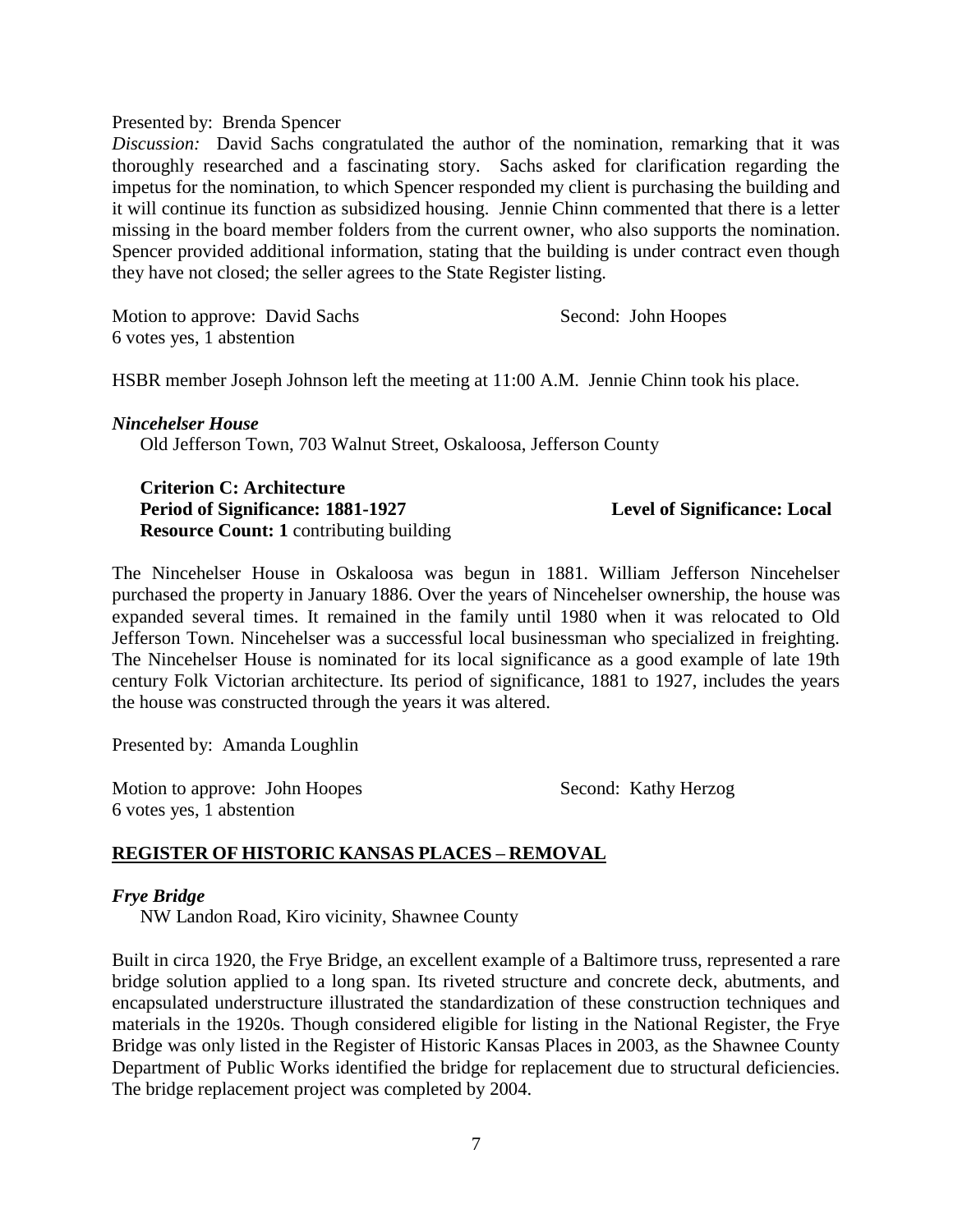Presented by: Amanda Loughlin

*Discussion:* David Sachs remarked that in lieu of demolition, this bridge could have been picked up and placed somewhere else, to which Patrick Zollner replied today is just a formality; the bridge is gone. John Hoopes commented that this is proof of his earlier statement, "Designation does not protect."

Motion to approve: David Sachs Second: John Hoopes 6 votes yes, 1 abstention

### **Other Business**

There was no further business to discuss.

The next meeting of the Historic Sites Board of Review will be August 13 at 9:00 A.M. at the Kansas Museum of History in the Museum Classrooms. The meeting adjourned at 11:15 A.M.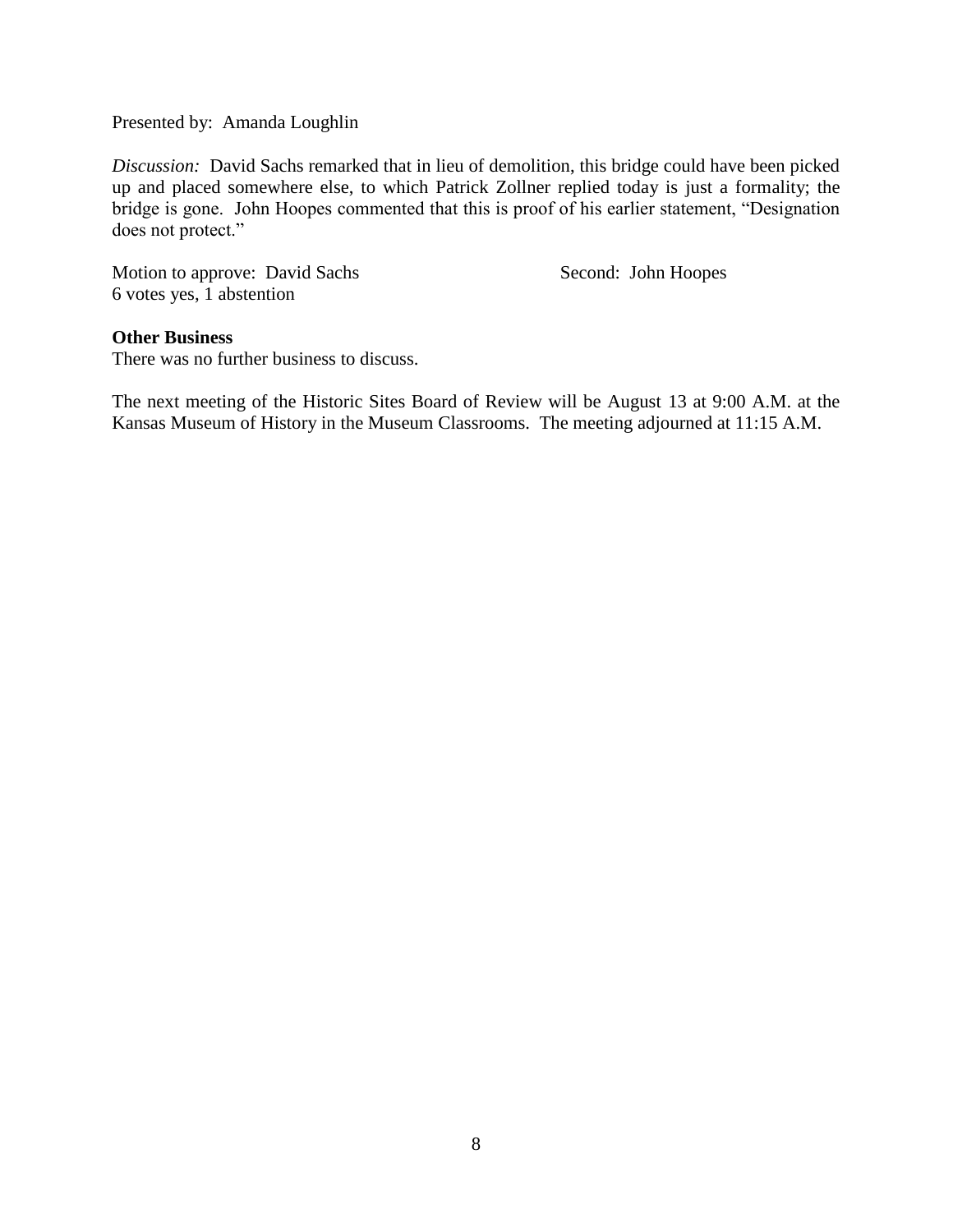# ATTACHMENT 1

# **Report of the 2016 Historic Preservation Fund Grant Review Committee**

On Friday April 29, 2016, a public hearing was held at the Kansas Historical Society, pursuant to published notice, allowing all interested parties an opportunity to address the applications received for the Federal Fiscal Year 2016 Historic Preservation Fund grant program. Six members of the public were in attendance and five spoke in favor of their grant applications.

I, Kathryn Herzog, met with SHPO staff immediately following the hearing to go over ratings and comments of the Historic Preservation Fund Grants Review Committee, which was composed of Sharron Hamilton, Julie Mulvihill, and myself.

The committee reviewed 14 grant requests totaling \$150,488. To the Historic Sites Board of Review, the committee recommends funding the following projects as they were proposed pending allocation of funding by the National Park Service for federal fiscal year 2016:

- City of Topeka –Topeka Cemetery Intensive Historic Resources Survey and PSIQ \$15,000
- City of Topeka Auburndale Neighborhood Intensive Historic Resources Survey (Area #1) - \$20,000
- Kansas State University National Register of Historic Places Evaluation of the Allen Site in Riley County, KS - \$16,832
- City of Hutchinson Historic Preservation Cost Comparison Tool & Consulting Services - \$11,500
- Douglas County –Intensive Survey of Lecompton Township \$11,000
- Kansas Preservation Alliance 2017 Kansas Preservation Conference Keynote Speaker \$3,000
- City of Newton Historic Driving Tour Brochure and Mobile Website \$11,000
- City of Dodge City Youth Preservation Summit \$1,675
- City of Garden City Preservation Plan \$35,000

The following grant applications were evaluated and are recommended for funding utilizing excess funds from the 2015 HPF allocation. Each of these projects will use funds for scholarships to allow staff and /or volunteers to attend the 2016 National Alliance of Preservation Commissions bi-annual Forum conference in Mobile, Alabama

• City of Topeka - \$6,207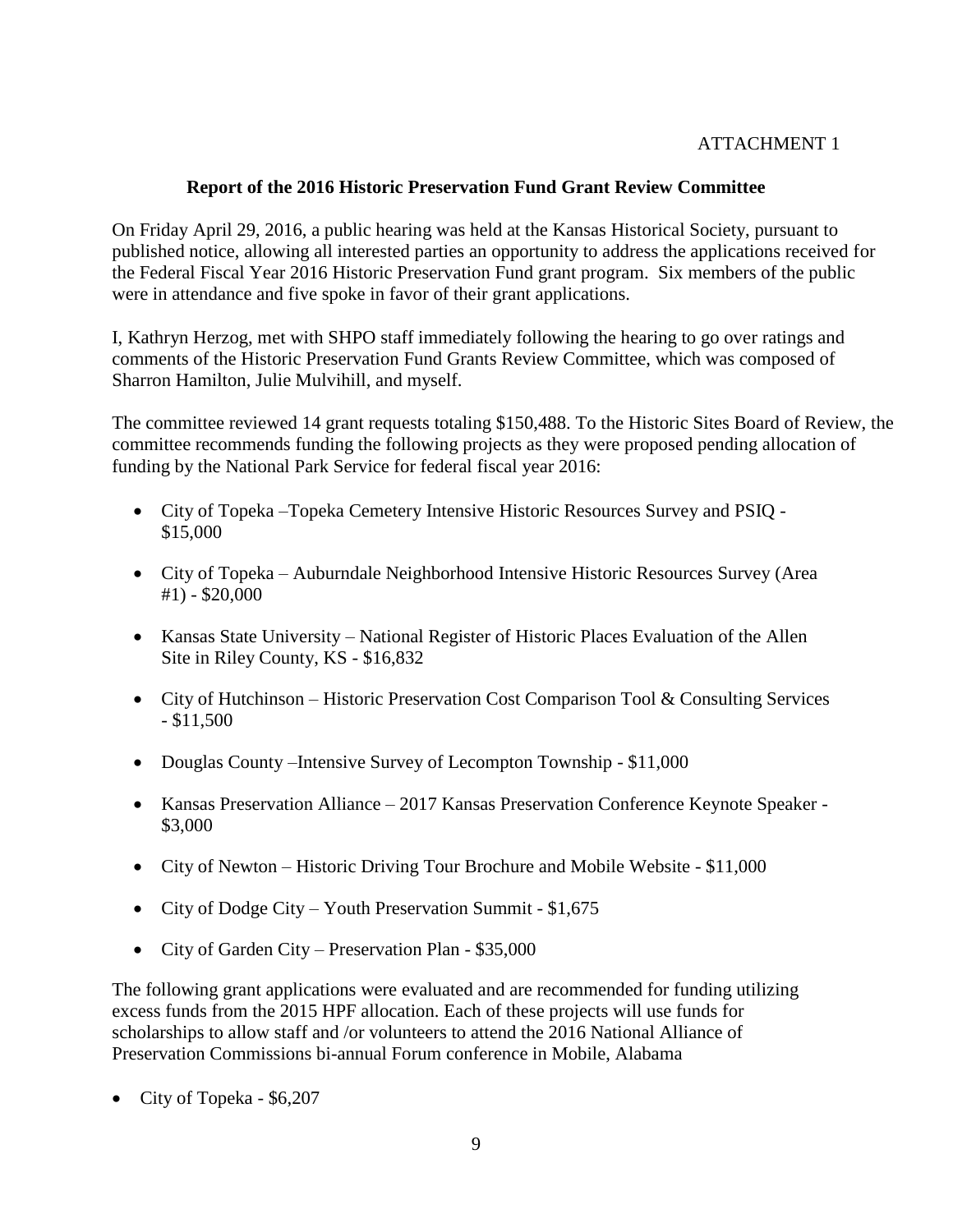- Douglas County \$6,990
- City of Newton- \$4,920
- City of Manhattan \$1,739
- City of Garden City \$5,625

As stated earlier, the grant requests totaled more than \$150,000. The award recommends funding all 14 applications submitted this year pending availability of funding from the National Park Service.

The HPF Grant Review Committee respectfully submits this report to the Kansas Historic Sites Board of Review. I move that the Board approve this report for funding. The committee members will stand for questions.

Historic Preservation Grant Review Committee

Kathryn Herzog Sharron Hamilton Julie Mulvihill